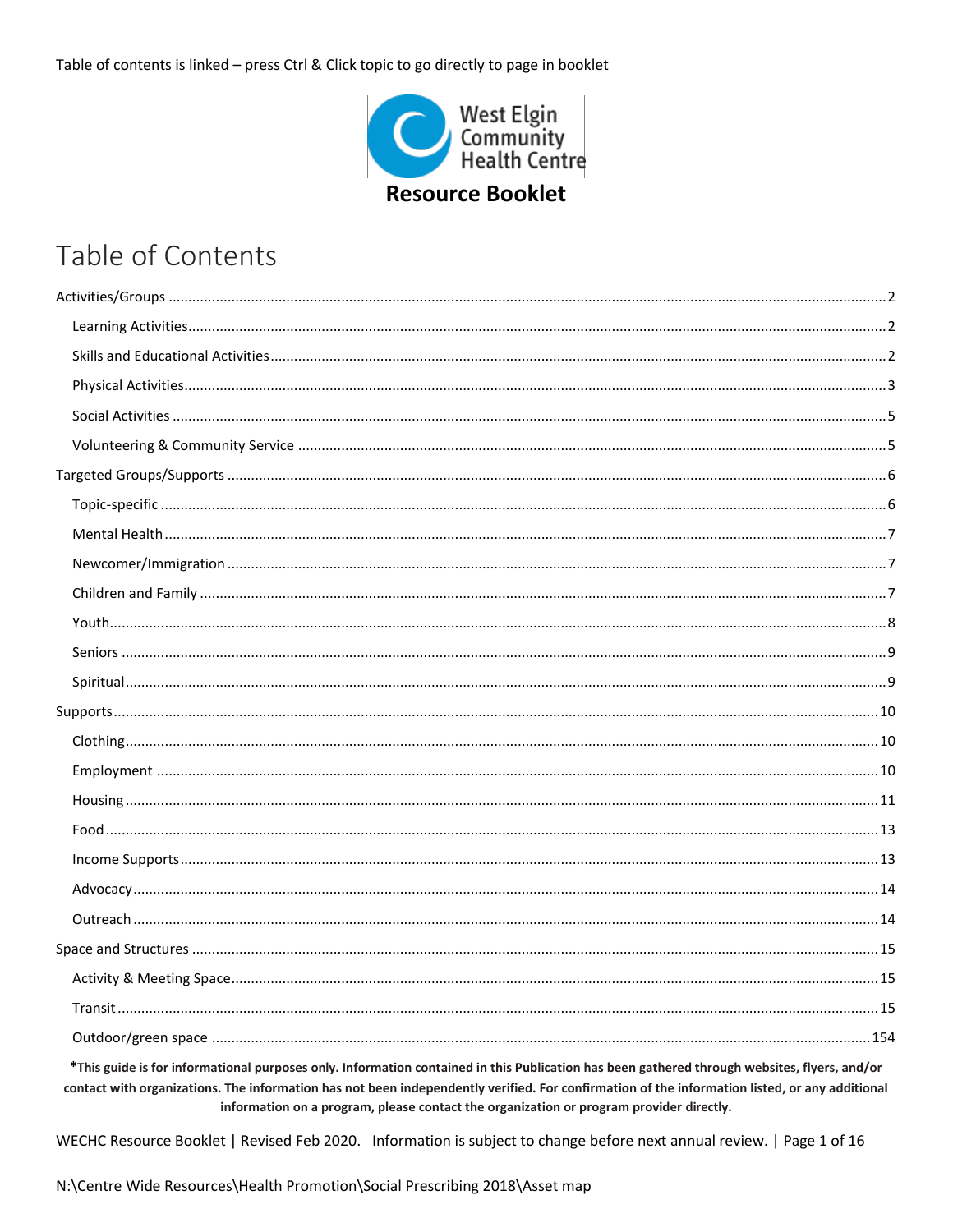#### <span id="page-1-1"></span><span id="page-1-0"></span>Learning Activities

| <b>Type</b>                 | <b>Name</b>                                                               | <b>Contact</b>                                                  |
|-----------------------------|---------------------------------------------------------------------------|-----------------------------------------------------------------|
| <b>WECHC</b>                |                                                                           |                                                                 |
|                             |                                                                           |                                                                 |
| <b>Co-located Service</b>   |                                                                           |                                                                 |
| <b>Community</b>            | West Elgin Drama Society                                                  | weds.ca<br>weds.ca@gmail.com                                    |
|                             | West Elgin Nature Club                                                    | Chris Leys 519 871-1485<br><b>Bill Prieksaitis 519-785-0176</b> |
| <b>Public/Institutional</b> | Adult Day School and Alternative Education (TVDSB) - St.<br><b>Thomas</b> | 519-631-0231                                                    |
|                             | Adult English as a second language (ESL-TVDSB)                            | 519-452-2000                                                    |
| <b>Business</b>             |                                                                           |                                                                 |
|                             |                                                                           |                                                                 |
| Network/Tables              |                                                                           |                                                                 |

#### <span id="page-1-2"></span>Skills and Educational Activities

| <b>Type</b>                 | <b>Name</b>                                                                | <b>Contact</b>                                                             |
|-----------------------------|----------------------------------------------------------------------------|----------------------------------------------------------------------------|
| <b>WECHC</b>                | Cooking classes (Family, baby, children, etc)                              | 519-768-1715 x 2202                                                        |
|                             | Men's cooking                                                              | 519-768-1715 x 2224                                                        |
|                             | Young Adults Baking Group                                                  | x 2210                                                                     |
|                             | Diabetes - Better Bites group                                              | X 2301                                                                     |
|                             | Gardening workshops                                                        | X 2224                                                                     |
|                             | Art                                                                        | X 2210                                                                     |
|                             |                                                                            |                                                                            |
| <b>Co-located Service</b>   | Teen Cooking - Optimist and WECHC                                          | 519-768-1715 x 2314                                                        |
|                             |                                                                            |                                                                            |
| Community                   |                                                                            |                                                                            |
|                             |                                                                            |                                                                            |
| <b>Public/Institutional</b> | Computer for early years - Local Libraries (West Lorne, Dutton,<br>Rodney) | Dutton - 519-762-2780<br>West Lorne- 519-768-1150<br>Rodney - 519-785-2100 |
|                             | Adult Day School and Alternative Education (TVDSB) - St.<br><b>Thomas</b>  | 519-631-0231<br>519-452-2000                                               |
|                             | Adult English as a second language (ESL-TVDSB)                             | 519-452-2000                                                               |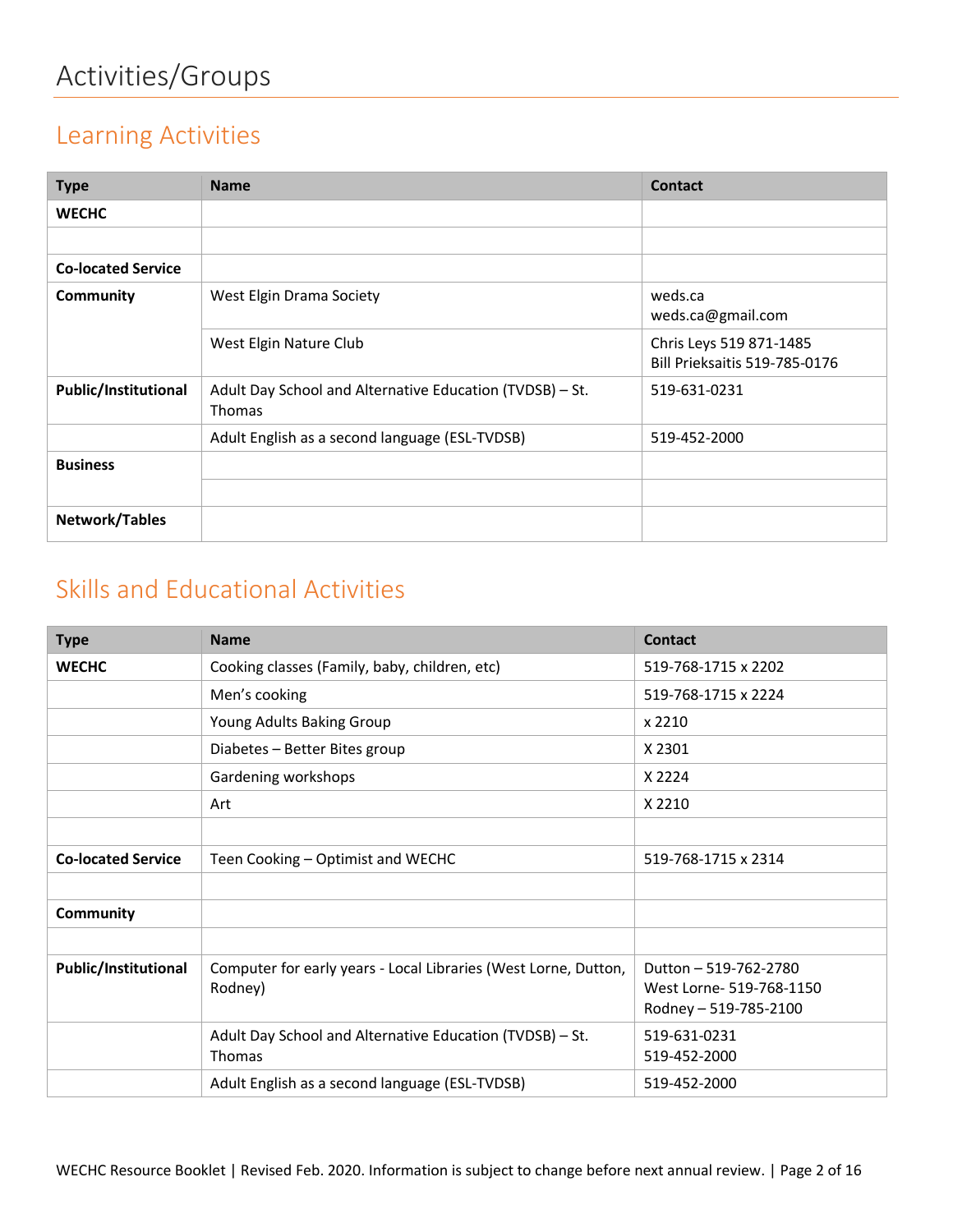|                 | West Elgin Support Services (employment counselling,<br>computer lessons, etc.)                     | 519-768-0020                                                         |
|-----------------|-----------------------------------------------------------------------------------------------------|----------------------------------------------------------------------|
| <b>Business</b> |                                                                                                     |                                                                      |
| Network/Tables  | AA Meetings - West Lorne & Dutton                                                                   | 519-438-9006<br>519-438-1122<br>Aalondon.org                         |
|                 | NAR-NON Family Groups (a 12 step program for family and<br>friends effected by someone's addiction) | 1-877-239-0096<br>www.naranon.ontario.com<br>info@naranonontario.com |
|                 | AL-NON                                                                                              | 519-434-2613<br>www.al-anonalateen.org<br>www.al-anon.org            |
|                 |                                                                                                     |                                                                      |

## <span id="page-2-0"></span>Physical Activities

| <b>Type</b>                           | <b>Name</b>                                                                           | <b>Contact</b>                                         |
|---------------------------------------|---------------------------------------------------------------------------------------|--------------------------------------------------------|
| <b>WECHC</b>                          | Pre & Post Natal Fitness                                                              | 519-768-1715 Ext. 2202                                 |
|                                       | Walk N Dine                                                                           | Ext. 2210 or 2319                                      |
|                                       | <b>SMART</b> exercise                                                                 | Ext. 2210 or 2319                                      |
|                                       | Home Support Exercise                                                                 | Ext. 2210 or 2319                                      |
|                                       |                                                                                       |                                                        |
| <b>Co-located Service</b><br>(Dutton) | YWCA Recreation Programs @ the<br>Dutton Community Centre (Thursdays)                 | 519-631-9800<br>519-762-3209<br>www.ywcaste.ca         |
|                                       | <b>YWCA</b><br>* Red Cross Babysitting Course 11-15yo<br>* SMART for girls 8-12 years | 519 768-0020<br>519-631-9800<br>www.ywcaste.ca         |
|                                       | VON Smart Exercise Program @ the Dutton<br><b>Community Centre (Tues/Thurs)</b>       | 519-659-2273<br>Ext. 22267                             |
|                                       | Children's fitness program - Dutton, West Lorne<br>and Rodney                         | 519-768-1715 ext. 2203                                 |
| <b>Community</b>                      | West Elgin Arena (skating, hockey)                                                    | 519-768-1380                                           |
|                                       | West Lorne Splash Pad                                                                 | 519-768-1380                                           |
|                                       | West Lorne Minor Soccer<br>(Wallacetown, West, Lorne & Rodney)                        | Swemslsoccer19@gmail.com                               |
|                                       | Adult Basketball @ WESS                                                               | Ron Wilkins 519 768-2530                               |
|                                       | Adult Rec Volleyball @ WESS                                                           | Paul Dupuis 519 768-1500                               |
|                                       | West Lorne Horticultural Society                                                      | Jim Hathaway 519 636-1441<br>Heather Bell 519 768-1284 |
|                                       | Dutton-Duniwch Historical Society                                                     | duttondunwichhortsociety@gmail.com                     |
|                                       | Rodney Horticultural Society                                                          | Carol Pepper 519 785-1844                              |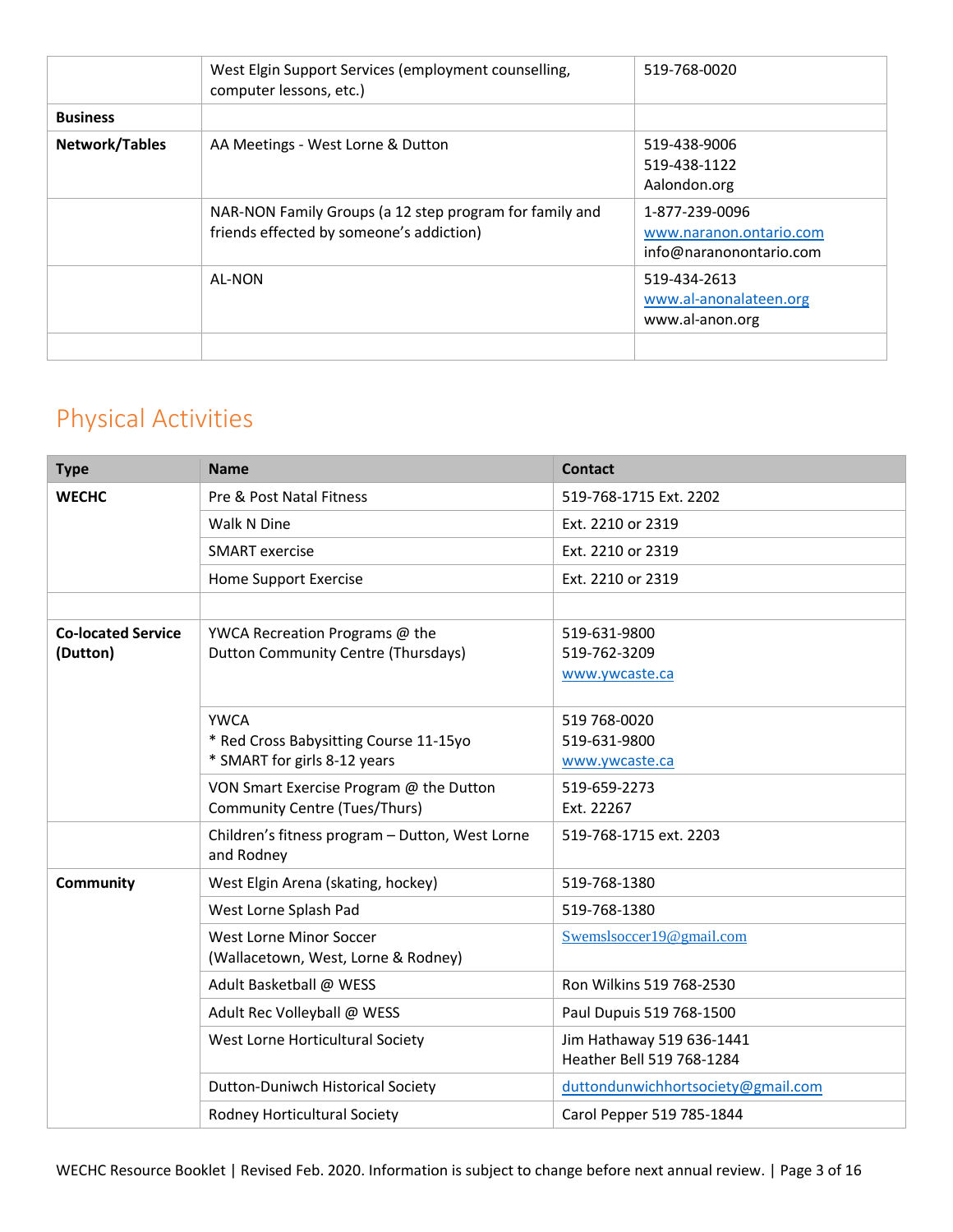|                             | West Lorne Lawn Bowling Club                                                                                                                                   | Norah Bennetto 519-762-2279<br>Jerry Sanderson 519-280-1204                                                                        |
|-----------------------------|----------------------------------------------------------------------------------------------------------------------------------------------------------------|------------------------------------------------------------------------------------------------------------------------------------|
|                             | <b>Rodney Carpet Bowling</b>                                                                                                                                   | Joan Lashbrook 519 785-0483                                                                                                        |
|                             | <b>Dutton Horticultural Society</b>                                                                                                                            | duttondunwichhortsociety@gmail.com                                                                                                 |
|                             | Dutton Co-Ed and Ladies slow pitch softball                                                                                                                    | Brian Reive 519-521-4903                                                                                                           |
|                             | <b>Dutton Minor Ball</b><br>ages 3-21<br>Adult male                                                                                                            | Lynda Drummelsmith 519-762-2947<br>https://ddsoftball.ca/                                                                          |
|                             | Dutton Volleyball - Dutton Community Centre                                                                                                                    | 519-762-2204                                                                                                                       |
|                             | Dutton Pickleball (18 years and older) - Dutton<br>Community Centre: Mon., Wed, Fri 1030-1230                                                                  | Valerie Stone 519-762-2177                                                                                                         |
|                             | Wallacetown Agricultural Society                                                                                                                               | Wallacetownfair.ca                                                                                                                 |
|                             | Rodney/Aldborough Agricultural Society                                                                                                                         | Trena Lebedz 519-878-2780<br>rodneyaldboroughagsociety@outlook.com                                                                 |
|                             | <b>Wallacetown Optimist</b>                                                                                                                                    | wallacetownoptimistclub@gmail.com                                                                                                  |
|                             | West Elgin Skating Club                                                                                                                                        | April Ricker 519-768-0391<br>westelginsc@gmail.com<br>westelginskatingclub.ca                                                      |
|                             | <b>Rodney Community Centre:</b><br><b>SMART</b> exercise class<br><b>Walking Program</b><br>Senior Shuffle boarders<br>Pickle ball                             | Westelgin.net, 519-785-0560<br>Darlene Kirschner 519 785-2248<br>519 785-0560<br>Adam Hrabinski-519 785-2184                       |
| <b>Public/Institutional</b> | <b>Dutton Community Centre</b><br>Pickleball 3x/wk<br>Morning Walking Program<br>Floor Hockey<br>Splash pad<br>Volleyball (Tuesdays - April Snow 519-670-5358) | 519 762-2204                                                                                                                       |
|                             | Dutton Walking Program                                                                                                                                         | 519-762-2204                                                                                                                       |
|                             | Dutton Pool (swimming lessons offered)                                                                                                                         | 519-762-2772                                                                                                                       |
|                             | West Lorne Minor Hockey                                                                                                                                        | www.westlornecomets.com                                                                                                            |
|                             | West Elgin Pool (swimming lessons offered)                                                                                                                     | 519-785-0750                                                                                                                       |
|                             | West Lorne Tai Chi Group                                                                                                                                       | Marg Hulls 519 762-2049                                                                                                            |
|                             | Rodney Walking Program                                                                                                                                         | 519 785-0560                                                                                                                       |
|                             | Monday Morning Nature Walks                                                                                                                                    | Marg Hulls 519-762-2049                                                                                                            |
| <b>Business</b>             | <b>Dutton Meadows Golf Course</b>                                                                                                                              | 519-762-3435                                                                                                                       |
|                             | Yoga                                                                                                                                                           | Tamme Matthew 519-764-2163 (Wallacetown)<br>Tracey Bradshaw 519-630-1742 (Rodney)<br>Wildflowers yoga - Natalie Coles 226-235-3514 |
|                             | Zumba                                                                                                                                                          | Sharon MacDonald 519-670-9408                                                                                                      |
|                             | Taekwondo                                                                                                                                                      | duttontkd@gmail.com                                                                                                                |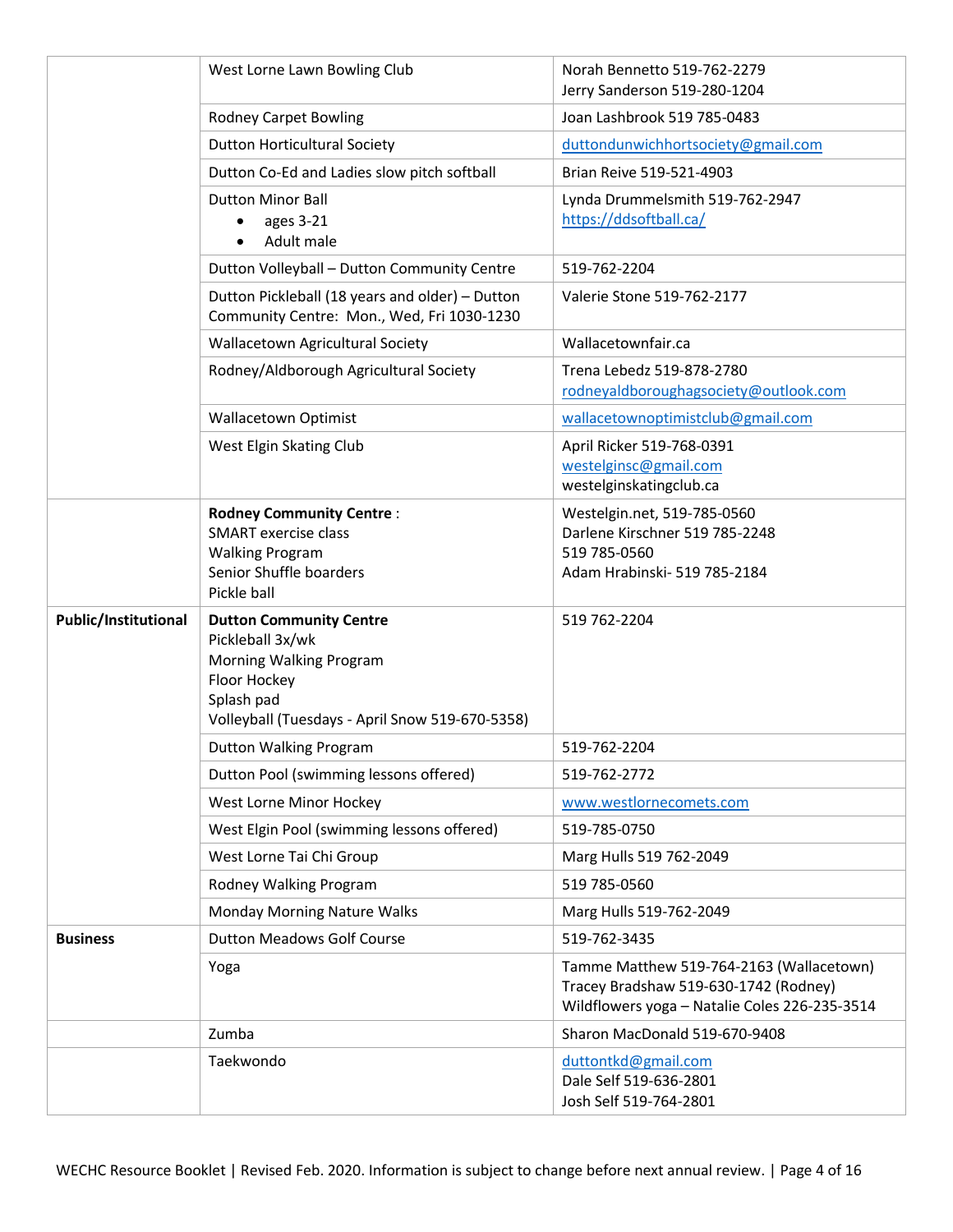|                       | Dance classes                                                                           | Barb Trudell 519-762-3431                                                        |
|-----------------------|-----------------------------------------------------------------------------------------|----------------------------------------------------------------------------------|
|                       | Body by Kym                                                                             | Kym 519 494-8791                                                                 |
|                       | E3 Fitness                                                                              | Erin Ellison 519-318-4808,<br>erinellison72@hotmail.com<br>Face book: E3 Fitness |
|                       | Railside View Equestrian Development (riding<br>lessons)                                | 519-871-7592<br>www.railsideviewequestrian.com                                   |
|                       | <b>Twisted Willow Equestrian Services (riding</b><br>lessons)                           | 519-852-8645<br>www.twistedwillowequestriancenter.yolasite.com                   |
|                       | Horseshoe J. Dude Ranch - Fingal (trail rides,<br>school trips, birthday parties, etc.) | 519-762-5402<br>www.duderanchontario.ca                                          |
| <b>Network/Tables</b> |                                                                                         |                                                                                  |

### <span id="page-4-0"></span>Social Activities

| <b>Type</b>               | <b>Name</b>                           | <b>Contact</b>                                                                 |
|---------------------------|---------------------------------------|--------------------------------------------------------------------------------|
| <b>WECHC</b>              | Stroller Walk & Lunch                 | 519-768-1715 Ext. 2202                                                         |
|                           | <b>Friendly Visiting</b>              | Ext. 2210                                                                      |
|                           | <b>Caring Crafters</b>                | Ext. 2319                                                                      |
|                           | Drop In Group                         | Ext. 2319                                                                      |
|                           | <b>Bingo</b>                          | Ext. 2210 or 2319                                                              |
|                           | Parent Café                           | Ext. 2314                                                                      |
|                           | <b>Arting Around</b>                  | Ext. 2210 or 2319                                                              |
| <b>Co-located Service</b> | Early ON Playgroup                    | Shelly Smith 519-785-2164                                                      |
| Community                 | Lions Club Bingo, Monthly, 18+        | 519 319-6584                                                                   |
|                           | <b>Girl Guides</b>                    | 1-800-565-8111                                                                 |
|                           | <b>Tyrconnell Heritage Society</b>    | 519 762-3072                                                                   |
|                           | <b>West Elgin Dramatics Society</b>   | Weds.ca<br>weds.ca@gmail.com                                                   |
|                           | <b>Seniors Dinners</b>                | 519-762-2364                                                                   |
|                           | <b>Dutton Seniors Centre</b>          | 519-762-2364                                                                   |
|                           | West Elgin Choral Society             | Jean 519 768-3491                                                              |
|                           | West Elgin Community Band             | westelgincommunitybandinfo@g<br>mail.com<br>www.westelgincommunityband.co<br>m |
|                           | Rodney Lions Club                     | 519 785-0879 Corrie Monaghan                                                   |
|                           | Rodney Adults Social Centre           | Audrey Roodzant, 519-785-0186                                                  |
|                           | West Elgin Volunteer Firefighters     | 519-785-0560                                                                   |
|                           | Dutton/Dunwich Volunteer Firefighters | 519-762-2204                                                                   |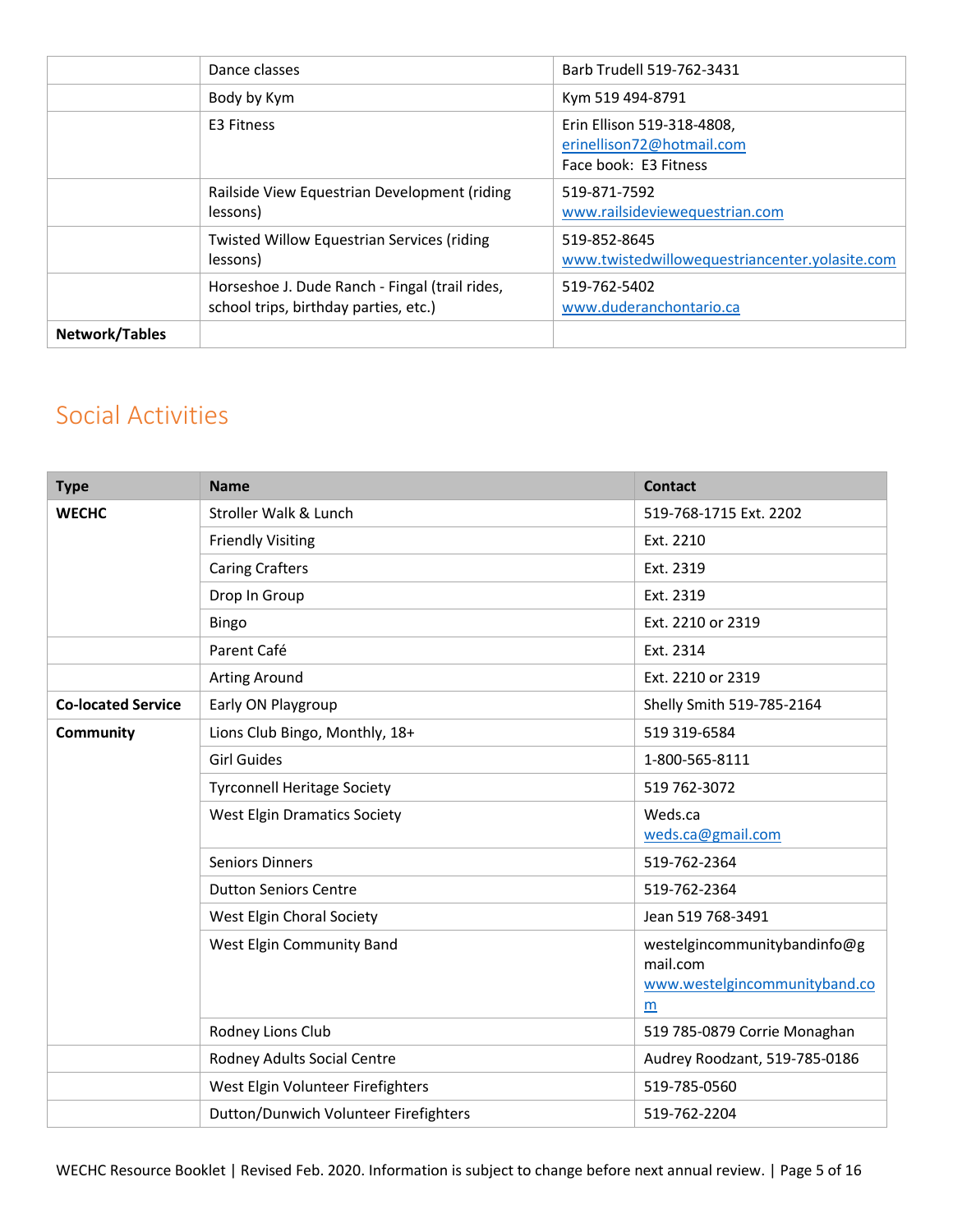|                             | St Thomas Elgin Rainbow Alliance<br>Youth and adult programming<br>$\bullet$ | www.stera.ca<br>sterapride@gmail.com |
|-----------------------------|------------------------------------------------------------------------------|--------------------------------------|
| <b>Public/Institutional</b> |                                                                              |                                      |
| <b>Business</b>             |                                                                              |                                      |
| Network/Tables              |                                                                              |                                      |

## <span id="page-5-0"></span>Volunteering & Community Service

| <b>Type</b>                 | <b>Name</b>                                   | <b>Contact</b>                                                                                                                   |
|-----------------------------|-----------------------------------------------|----------------------------------------------------------------------------------------------------------------------------------|
| <b>WECHC</b>                | West Elgin Community Health Centre            | 519-768-1715 Ext. 2210                                                                                                           |
| <b>Co-located Service</b>   |                                               |                                                                                                                                  |
| Community                   | <b>Dutton Lions Club</b>                      | Diane Purcell 519 762-3341                                                                                                       |
|                             | Pearce Williams Christian Centre              | 519-764-2317                                                                                                                     |
|                             | <b>West Elgin Dramatics Society</b>           | weds.ca@gmail.com                                                                                                                |
|                             | Royal Canadian Legion (West Elgin) Branch 221 | 519-768-1890                                                                                                                     |
|                             | Royal Canadian (Rodney) Legion Branch 525     | 519-785-2111<br>Rodneylegionb525@gmail.com                                                                                       |
|                             | Rodney Lions Club                             | 519 785-0879 Corrie Monaghan                                                                                                     |
|                             | Optimist Club of West Lorne                   | westlorneoptimistclub@gmail.com<br>519-768-2691<br>https://www.facebook.com/Optimist-Club-of-<br>West-Lorne-Inc-133746286689119/ |
|                             | Kiwanis Club of Rodney                        | Ron Downie 519 494-9524<br>https://www.facebook.com/kiwanisclubofrodney/                                                         |
|                             | West Lorne Kiwanis Club                       | Bill Graham 519-768-1798 or<br>Winfred Liepmann 519 768-1224                                                                     |
|                             | Crinan Women's Institute                      | Sharon Gilchrist 519-768-2501                                                                                                    |
|                             | West Lorne Women's Institute                  | 519 768-1526, 519-768-1224                                                                                                       |
|                             | Wallacetown Optimist Club                     | wallacetownoptimistclub@gmail.com                                                                                                |
|                             | Wallacetown Agricultural Society/Fair Board   | Wallacetownfair.ca                                                                                                               |
|                             | Tyrconnell Heritage Society/Backus Page House | Angela Bobier 519 762-3072<br>www.backuspagehouse.ca                                                                             |
|                             | Rodney Fair Board                             | Trena Lebedz 519-878-2780<br>Dan Balint, secretary 226-688-7839<br>rodneyaldboroughagsociety@outlook.com                         |
|                             | <b>Elgin Historical Society</b>               | elginhistoricalsociety@gmail.ca<br>http://www.elginhistoricalsociety.ca/                                                         |
| <b>Public/Institutional</b> | Bobier Villa Long Term Care Home              | 519-762-2417                                                                                                                     |
|                             | <b>Beattie Manor Retirement Residence</b>     | 519-693-4901                                                                                                                     |
|                             | West Elgin Daffodil Auxiliary                 | 519-762-5757                                                                                                                     |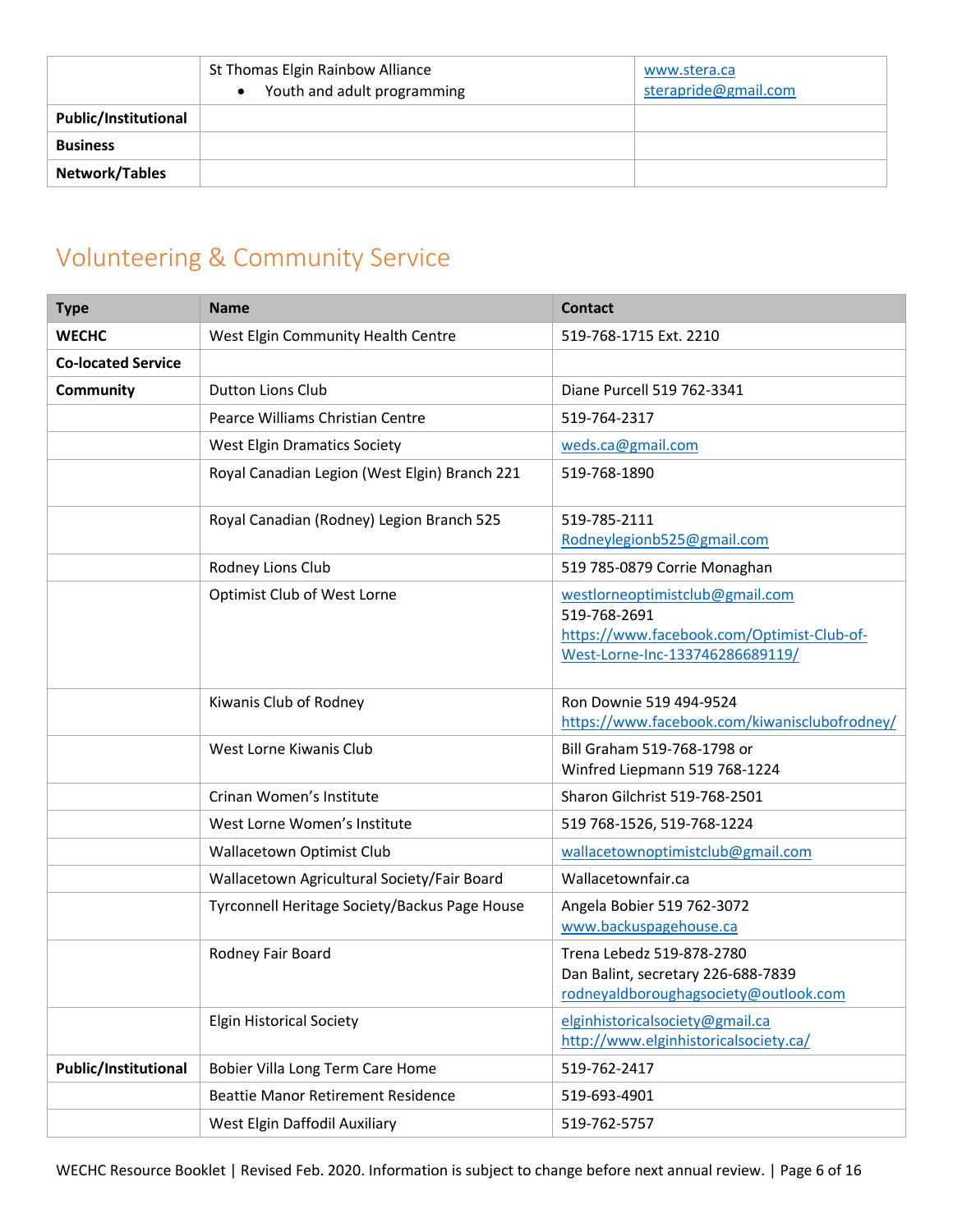| <b>Type</b>     | <b>Name</b> | <b>Contact</b> |
|-----------------|-------------|----------------|
| <b>Business</b> |             |                |
| Network/Tables  |             |                |

# <span id="page-6-0"></span>Targeted Groups/Supports

### <span id="page-6-1"></span>Topic-specific

| <b>Type</b>               | <b>Name</b>                                                  | <b>Contact</b>                                                                                             |
|---------------------------|--------------------------------------------------------------|------------------------------------------------------------------------------------------------------------|
| <b>WECHC</b>              | <b>WECHC Diabetes Better Bites</b>                           | 519-768-1715 Ext. 2301                                                                                     |
|                           | <b>Smoking Cessation Group</b>                               | Ext. 2224                                                                                                  |
|                           | Caregiver Support Groups (MS, Brain Injury, Parkinsons, etc) | Ext. 2210                                                                                                  |
|                           | Mindfulness Group                                            | Ext. 2230                                                                                                  |
|                           | Chronic Pain Group                                           | Ext. 0117                                                                                                  |
|                           | <b>COPD Support</b>                                          | Ext. 0117                                                                                                  |
|                           | Insomnia Group                                               | Ext. 2230                                                                                                  |
|                           | Cardiac Rehab                                                | Ext. 0117                                                                                                  |
|                           | <b>Gardening Workshops</b>                                   | Ext. 2224                                                                                                  |
| <b>Co-located Service</b> | WECHC Let's Connect & Optimist Club Teen Cooking Classes     | 519-768-1715 Ext. 2314                                                                                     |
|                           |                                                              |                                                                                                            |
|                           |                                                              |                                                                                                            |
|                           | Talbot Trails Physiotherapy - Exercise                       | 519-768-3998                                                                                               |
|                           | Tyrconnell Heritage Society/Backus Page House                | Angela Bobier 519 762-3072                                                                                 |
|                           |                                                              | www.backuspagehouse.ca                                                                                     |
| Community                 |                                                              |                                                                                                            |
| Public/Institutional      | Alzheimer Society Caregiver Support Group @ Bobier Villa     | 519-633-4396 or<br>1-888-565-1111                                                                          |
|                           | <b>VON Bereavement Support Groups</b>                        | 1-800-201-0909                                                                                             |
|                           | TOPS # ON 792 weight loss                                    | Malcolm Jones<br>malcolmjones1949@gmail.com<br>416-451-3954<br>lindamarievanraay@gmail.com<br>519-762-5914 |
| <b>Business</b>           | Talbot Trails Physiotherapy - Exercise                       | 519-768-3998                                                                                               |
| <b>Network/Tables</b>     |                                                              |                                                                                                            |

#### <span id="page-6-2"></span>Mental Health

| <b>Type</b>  | Name              | Contact                                      |
|--------------|-------------------|----------------------------------------------|
| <b>WECHC</b> | Mindfulness group | $E$ Ext. 2230 (call for updated programming) |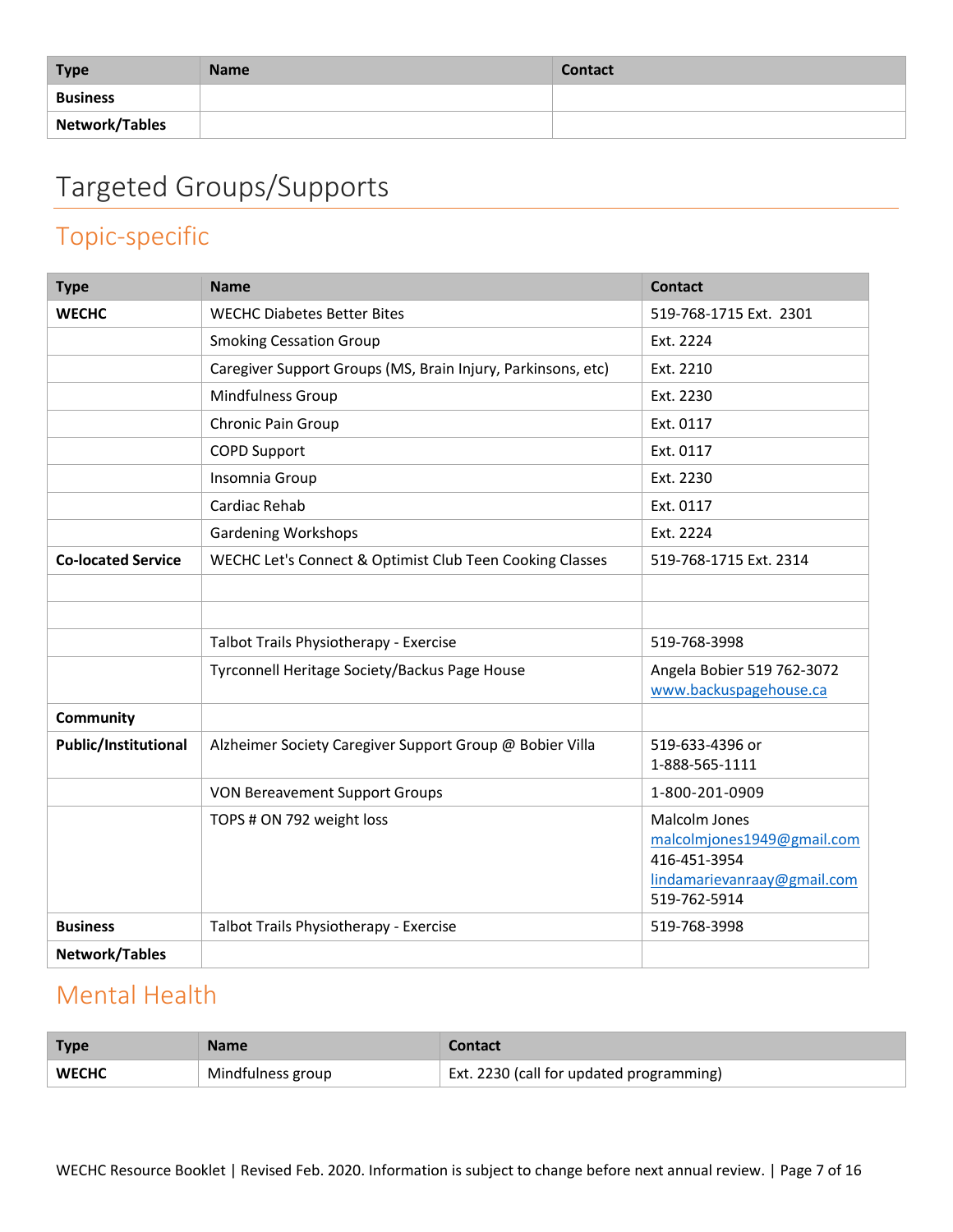| <b>Co-located Service</b>   | Canadian Mental Health<br>Association (CMHA) @ the<br><b>WECHC</b>                                        | 519-633-1781                                                                 |
|-----------------------------|-----------------------------------------------------------------------------------------------------------|------------------------------------------------------------------------------|
| Community                   | Reach Out - 24/7 crisis service                                                                           | 1-866-933-2023                                                               |
|                             | Alcoholic Anonymous - phone<br>for SW Ontario area<br>Al-Anon<br>AA Meetings - West Lorne &<br>Dutton     | 519-438-1122<br>519-438-9006<br>Aalond on.org                                |
|                             | NAR-NON Family Groups (a 12<br>step program for family and<br>friends effected by someone's<br>addiction) | 1-877-239-0096<br>www.naranon.ontario.com                                    |
|                             | <b>AL-NON</b>                                                                                             | 519-434-2613<br>www.al-anon.org<br>www.al-anonalateen.org                    |
|                             | Psychiatric Survivors Network of<br>Elgin (P.S.N.E.)                                                      | 519-631-1580<br>http://www.psne.ca/                                          |
|                             | Canadian Mental Health<br>Association (CMHA): Social<br>Rehabilitation                                    | 519-633-1781<br>http://www.cmhaelgin.ca/services/social-rehabilitation/      |
|                             | WELLKIN - Child and youth<br>mental health services                                                       | 1-877-539-0463<br>https://wellkin.ca/programs-services/                      |
|                             | Bereavement Supports - VON                                                                                | 1-800-201-0909 or<br>519-637-6408                                            |
| <b>Public/Institutional</b> | <b>Survivors of Suicide Loss</b>                                                                          | Penny Knapp<br>https://www.facebook.com/SurvivorsOfSuicideLossNicholasKnapp/ |
| <b>Business</b>             | <b>Nourishing Hearts Care Wellness</b><br>Farm                                                            | Julie Casey 519-859-1574<br>http://www.nourishinghearts.ca/                  |
| Network/Tables              |                                                                                                           |                                                                              |
|                             |                                                                                                           |                                                                              |

## <span id="page-7-0"></span>Newcomer/Immigration

| <b>Type</b>                 | <b>Name</b>                                    | <b>Contact</b>                    |
|-----------------------------|------------------------------------------------|-----------------------------------|
| <b>WECHC</b>                |                                                |                                   |
| <b>Co-located Service</b>   |                                                |                                   |
| Community                   |                                                |                                   |
| <b>Public/Institutional</b> |                                                |                                   |
| <b>Business</b>             |                                                |                                   |
| Network/Tables              | St. Thomas-Elgin Local Immigration Partnership | 519-631-9800<br>http://stelip.ca/ |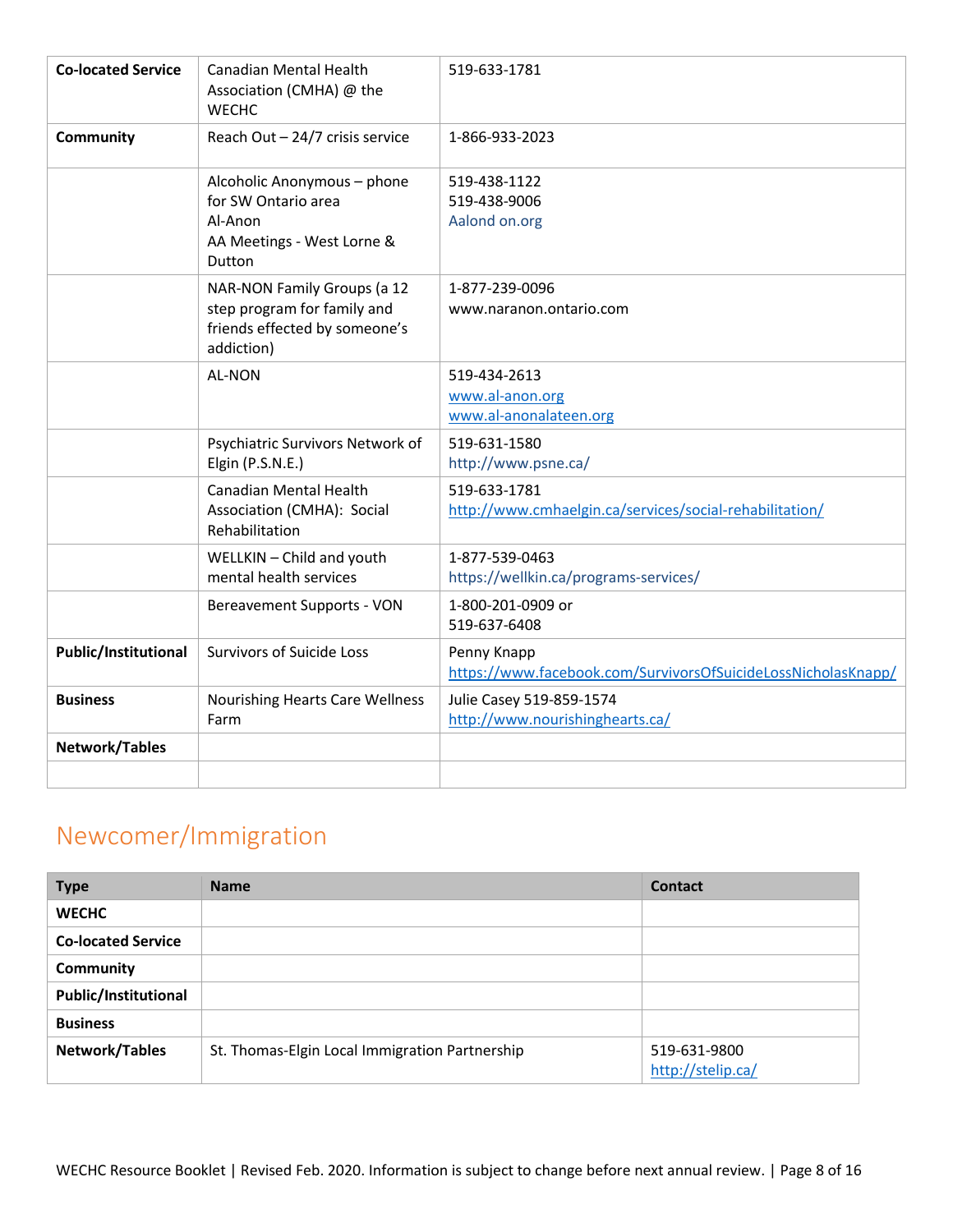## <span id="page-8-0"></span>Children and Family

| <b>Type</b>                 | <b>Name</b>                                                                             | <b>Contact</b>                                 |
|-----------------------------|-----------------------------------------------------------------------------------------|------------------------------------------------|
| <b>WECHC</b>                | <b>Play Groups</b>                                                                      | 519-768-1715 Ext. 2202                         |
|                             | <b>Family Events</b>                                                                    |                                                |
|                             | Well Baby Checks<br>Parent Café                                                         | Ext. 2312<br>Ext. 2314                         |
|                             | <b>Cooking Programs</b>                                                                 | Ext. 2202                                      |
| <b>Co-located Service</b>   | Early ON Play Group - West Elgin CHC                                                    | 519-768-1715 Ext. 2202                         |
|                             |                                                                                         |                                                |
|                             | Children's Fitness program - Dutton, West Lorne<br>and Rodney                           | 519-768-1715 Ext. 2203                         |
| Community                   | Pearce Williams Christian Camp                                                          | 519-764-2317                                   |
|                             |                                                                                         | https://www.campisbetter.com/                  |
|                             | Vacation Bible School, Dutton - Local Churches                                          | <b>Dutton Baptist Church</b>                   |
|                             |                                                                                         | 226-212-0692 or                                |
|                             |                                                                                         | knox-standrews@execulink.com                   |
|                             | Vacation Bible School, West Lorne                                                       | West Lorne Baptist Church - 519-768-3248       |
|                             | Messy Church Events, Dutton                                                             | Tracy Grant 519-281-8174                       |
|                             |                                                                                         | knox-standrews@execulink.com                   |
|                             | Backus Page House Summer Day Camp                                                       | Angela Bobier, Cultural Manager                |
|                             |                                                                                         | 519-762-3072                                   |
|                             |                                                                                         | www.backuspagehouse.ca                         |
| <b>Public/Institutional</b> | Rodney Summer Day Camp                                                                  | <b>Dutton Child Care Centre</b>                |
|                             |                                                                                         | 519-762-2399                                   |
|                             |                                                                                         | www.duttonchildcare.ca/                        |
|                             | Tiny Tots Co-op Nursery School                                                          | 519-785-2164                                   |
|                             | Storytime and After School Programming @ the                                            | Dutton - 519 - 762 - 2780                      |
|                             | <b>Local Libraries</b>                                                                  | West Lorne- 519-768-1150                       |
|                             |                                                                                         | Rodney - 519-785-2100                          |
|                             | WELLKIN - Child and youth mental health services                                        | 1-877-539-0463                                 |
|                             |                                                                                         | https://wellkin.ca/programs-services/          |
|                             | <b>Beavers</b>                                                                          | Heather 519-768-1888                           |
|                             |                                                                                         | Morton@kent.net                                |
|                             | Cubs and Scouts                                                                         | Heather 519-768-1888<br>Morton@kent.net        |
|                             | <b>Girl Guides</b>                                                                      | 1-800-565-8111                                 |
|                             |                                                                                         |                                                |
| <b>Business</b>             | Dutton Co-Operative Child Care Centre<br>(day care, summer camp)                        | 519-762-2399                                   |
|                             | Horseshoe J. Dude Ranch - Fingal (trail rides,<br>school trips, birthday parties, etc.) | 519-762-5402<br>www.duderanchontario.ca        |
|                             | Twisted Willow Equestrian Services (riding                                              | 519-852-8645                                   |
|                             | lessons, summer camp, birthday parties)                                                 | www.twistedwillowequestriancenter.yolasite.com |
| <b>Network/Tables</b>       |                                                                                         |                                                |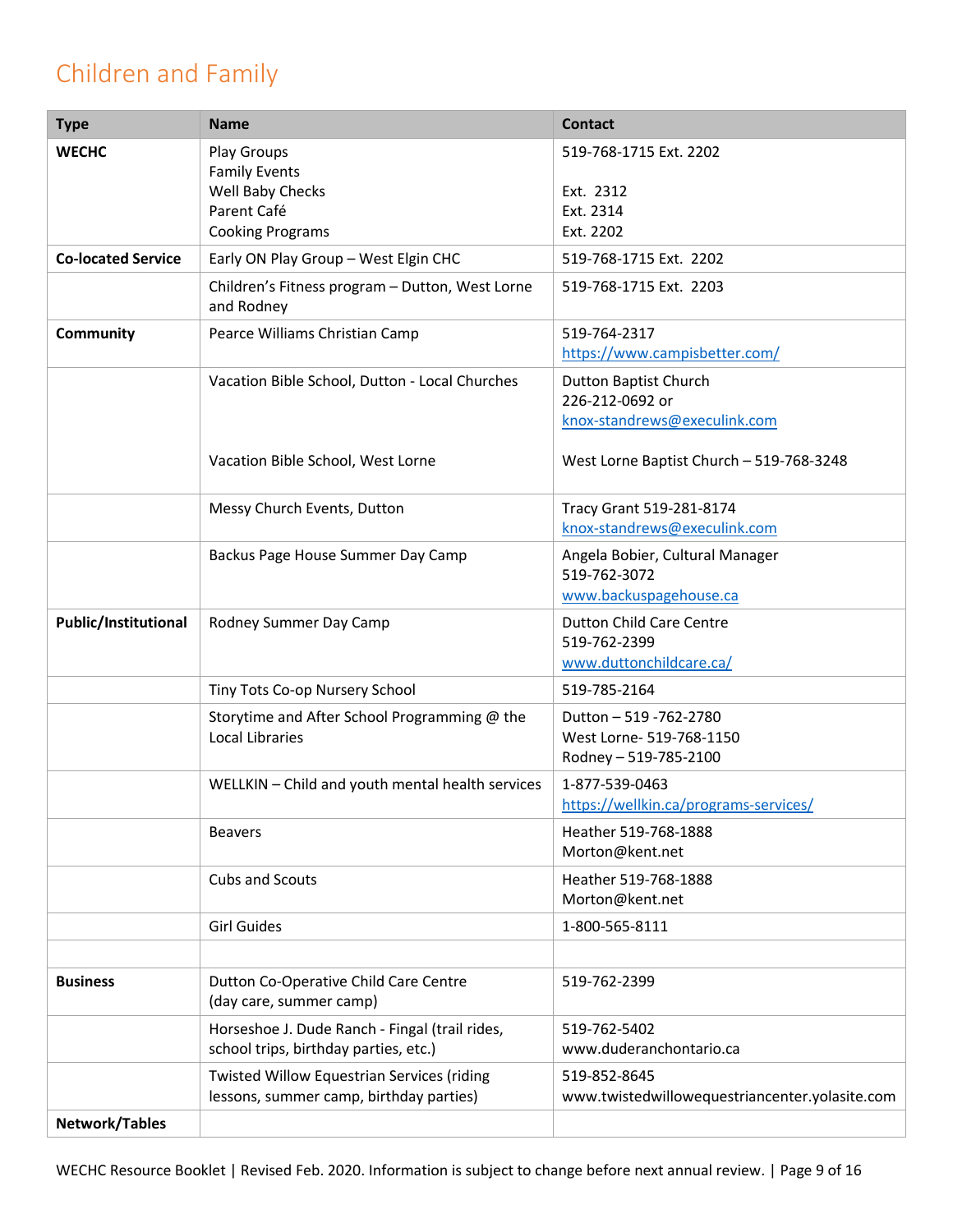## <span id="page-9-0"></span>Youth

| <b>Type</b>                 | <b>Name</b>                                       | <b>Contact</b>                                                                     |
|-----------------------------|---------------------------------------------------|------------------------------------------------------------------------------------|
| <b>WECHC</b>                | West Elgin Community Health Centre Youth Advisory | 519-768-1715 Ext. 2314                                                             |
| <b>Co-located Service</b>   | <b>Optimist &amp; WECHC Teen Cooking Classes</b>  | 519-768-1715 Ext. 2314                                                             |
| Community                   | 4H Club                                           | Gayle Bogart 519-764-2219<br>Gaylebogart01@gmail.com<br>https://4helgincounty.org/ |
|                             | Army Cadets (Glencoe District High School)        | bob.dhillon89@gmail.com<br>www.facebook.com/2884armycadets/                        |
| <b>Public/Institutional</b> | After School Programs @ the Local Libraries       | Dutton - 519 - 762 - 2780<br>West Lorne- 519-768-1150<br>Rodney - 519-785-2100     |
|                             | WELLKIN- Child and Youth Mental Health Services   | 1-877-539-0463<br>https://wellkin.ca/programs-services/                            |
| <b>Business</b>             | Dutton Meadows Golf Course Youth League           | 519-762-3435                                                                       |
| Network/Tables              |                                                   |                                                                                    |

### <span id="page-9-1"></span>Seniors

| <b>Type</b>                 | <b>Name</b>                                                                                                            | <b>Contact</b>                                                                                                     |
|-----------------------------|------------------------------------------------------------------------------------------------------------------------|--------------------------------------------------------------------------------------------------------------------|
| <b>WECHC</b>                | Walk N Dine<br><b>SMART Exercise</b><br>Home Support Exercise<br>Meals On Wheels, Soups On<br><b>Friendly Visiting</b> | 519-768-1715 Ext. 2210 or<br>2319                                                                                  |
|                             | Seniors Luncheons (offsite)                                                                                            | Ext. 2319 or 2210                                                                                                  |
| <b>Co-located Service</b>   |                                                                                                                        |                                                                                                                    |
| <b>Community</b>            |                                                                                                                        |                                                                                                                    |
|                             | Carpet Bowlers (Rodney)                                                                                                | Barb Bijker 519 785-0866<br>Adam Hrabinski- 519 785-<br>2184                                                       |
|                             | <b>Dutton Senior Centre</b>                                                                                            | 519-762-2364                                                                                                       |
|                             | Rodney Community Centre:<br><b>SMART Exercise class</b><br><b>Walking Program</b><br>Senior Shuffle Boarders           | Darlene Kirschner 519-785-<br>2248<br>519-785-0560<br>Adam Hrabinski- 519 785-<br>2184<br>Barb Bijker 519 785-0866 |
| <b>Public/Institutional</b> | Adult Day Program - Bobier Villa (applications processed<br>through Home and Community Care)                           | 1-800-811-5146                                                                                                     |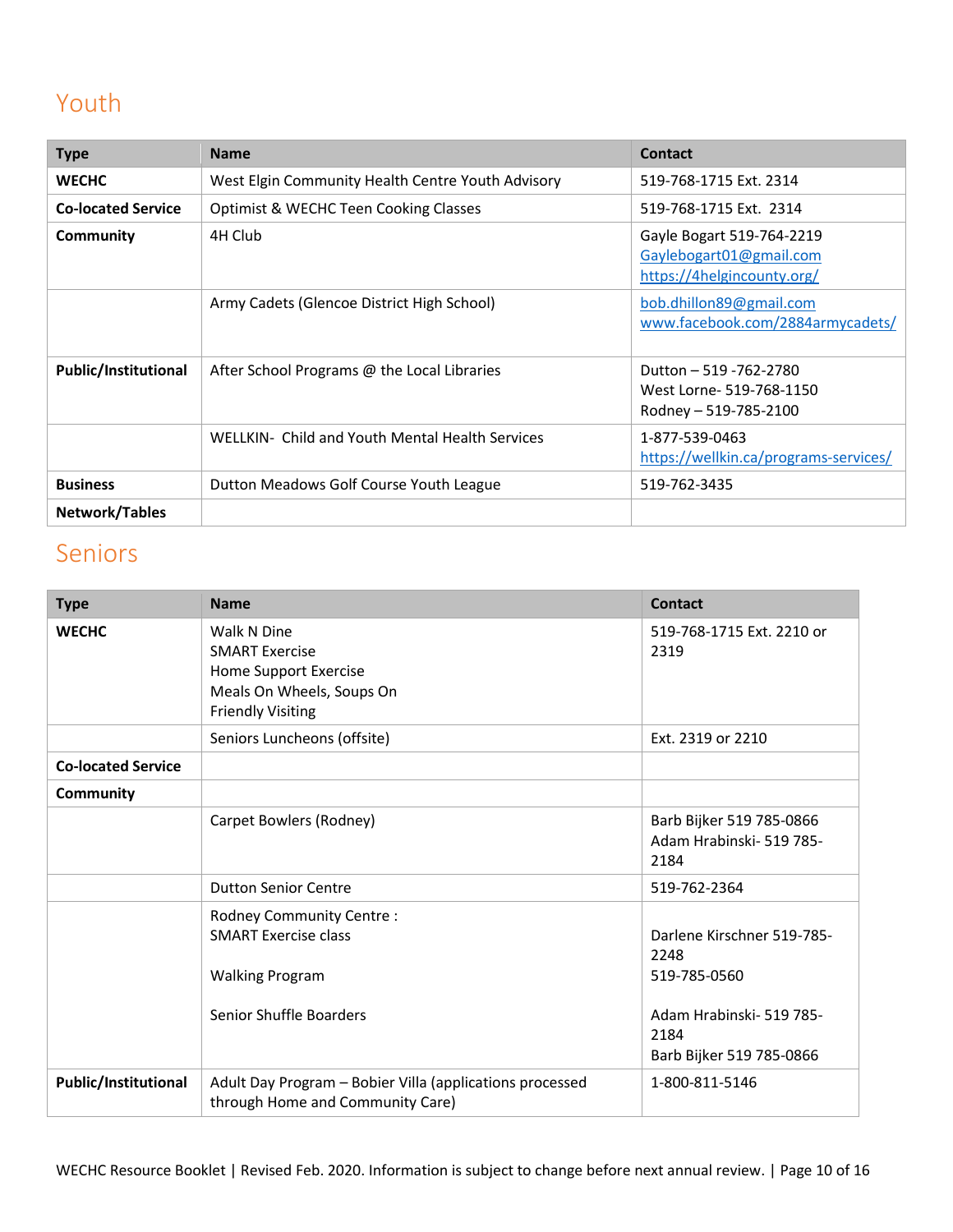| <b>Type</b>     | <b>Name</b>                               | <b>Contact</b>                      |
|-----------------|-------------------------------------------|-------------------------------------|
| <b>Business</b> | Dutton Meadows Golf Course Seniors League | 519-762-3435                        |
| Network/Tables  | Elder Abuse Elgin                         | Bonnie Rowe, Chair 519-639-<br>5415 |

## <span id="page-10-0"></span>Spiritual

| <b>Type</b>               | <b>Name</b>                                    | <b>Contact</b>                                                                      |
|---------------------------|------------------------------------------------|-------------------------------------------------------------------------------------|
| <b>WECHC</b>              |                                                |                                                                                     |
| <b>Co-located Service</b> |                                                |                                                                                     |
| Community                 | Dutton Baptist Church                          | 226-212-0692                                                                        |
|                           | West Lorne Baptist Church                      | 519-768-3248                                                                        |
|                           | Grace Anglican Church - West Lorne             | <b>Rev Cannon Nick Wells</b><br>519-615-6226                                        |
|                           | St. Peters Anglican Church - Tryconnell        | <b>Rev Cannon Nick Wells</b><br>519-615-6226                                        |
|                           | Duff Presbyterian Church - Largie              | Paul McWilliam<br>519-762-2690                                                      |
|                           | Knox-St. Andrews Presbyterian Church - Dutton  | Church Contact:<br>519-762-3521                                                     |
|                           | Argyle Presbyterian Church - Crinan            | Alan Carroll 519-768-2759                                                           |
|                           | St. Mary's Catholic Church - West Lorne        | 519 768-1813                                                                        |
|                           | St. Helen's Catholic Church - Wallacetown      | 519 768-1813                                                                        |
|                           | West Lorne United Church                       | Bill Graham 519 768-1798                                                            |
|                           | Grace Evangelical Lutheran Church - West Lorne | 519 768-1398                                                                        |
|                           | Living Waters Pentecostal Church, Eagle        | Joe Mezenburg 519-768-0716                                                          |
|                           | Serbian Orthodox Church, Eagle                 | Alex Perovich 519-851-6619                                                          |
|                           | Iona Christian Fellowship Church               | Brian Barry 519-762-3942                                                            |
|                           | Calvary United Church, Rodney                  | 519-785-0861                                                                        |
|                           | Dunwich United Church                          | 519-762-3821                                                                        |
|                           | Vacation Bible School - Dutton Churches        | <b>Dutton Baptist Church</b><br>226-212-0692 or<br>knox-<br>standrews@execulink.com |
|                           | Vacation Bible School - West Lorne             | West Lorne Baptist Church<br>519-768-3248                                           |
| Public/Institutional      |                                                |                                                                                     |
| <b>Business</b>           |                                                |                                                                                     |
| Network/Tables            |                                                |                                                                                     |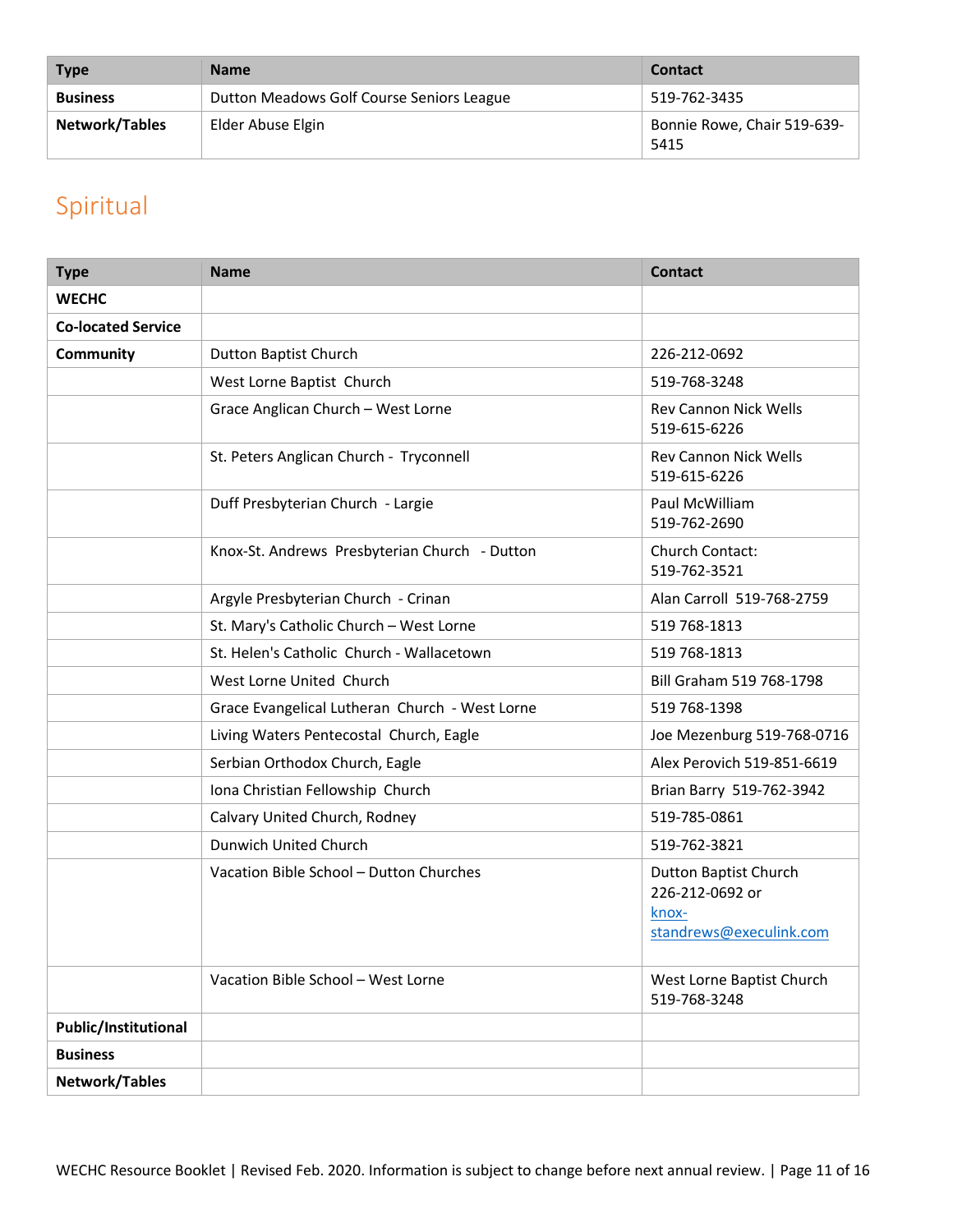# <span id="page-11-0"></span>Supports

# <span id="page-11-1"></span>Clothing

| <b>Type</b>               | <b>Name</b>                      | Contact                                                                      |
|---------------------------|----------------------------------|------------------------------------------------------------------------------|
| <b>WECHC</b>              |                                  |                                                                              |
| <b>Co-located Service</b> |                                  |                                                                              |
| Community                 | Lending Closet                   | <b>Sherry VanRaes</b><br>519 785-2039/226-378-1844<br>vansherry7@outlook.com |
| <b>Business</b>           | <b>Dutton Casual Corner</b>      | 519-762-0615                                                                 |
|                           | Corner Consignments - West Lorne | 519-476-8009                                                                 |
|                           | Added Touch, Eagle               | addedtouch.ca<br>1.888.238.6824                                              |
| Network/Tables            |                                  |                                                                              |

## <span id="page-11-2"></span>Employment

| <b>Type</b>                 | <b>Name</b>                                        | <b>Contact</b> |
|-----------------------------|----------------------------------------------------|----------------|
| <b>WECHC</b>                |                                                    |                |
| <b>Co-located Service</b>   |                                                    |                |
| Community                   |                                                    |                |
| <b>Public/Institutional</b> | West Elgin Support Services (Employment Workshops) | 519-768-0020   |
| <b>Business</b>             |                                                    |                |
| Network/Tables              |                                                    |                |

### <span id="page-11-3"></span>Housing

| <b>Type</b>                 | <b>Name</b>                                   | Contact                                               |
|-----------------------------|-----------------------------------------------|-------------------------------------------------------|
| <b>WECHC</b>                |                                               |                                                       |
| <b>Co-located Service</b>   |                                               |                                                       |
| Community                   | Canadian Mental Health Association - Housing  | 519-633-1781<br>http://www.cmhaelgin.ca/housing/      |
| <b>Public/Institutional</b> | Inn Out of the Cold, St Thomas                | 519-637-9898<br>https://www.innoutofthecoldelgin.com/ |
|                             | Youth Homelessness                            | YWCA 519-631-9800                                     |
|                             | Caledonia Gardens 1 & 2 - Senior's apartments | 519-762-0089                                          |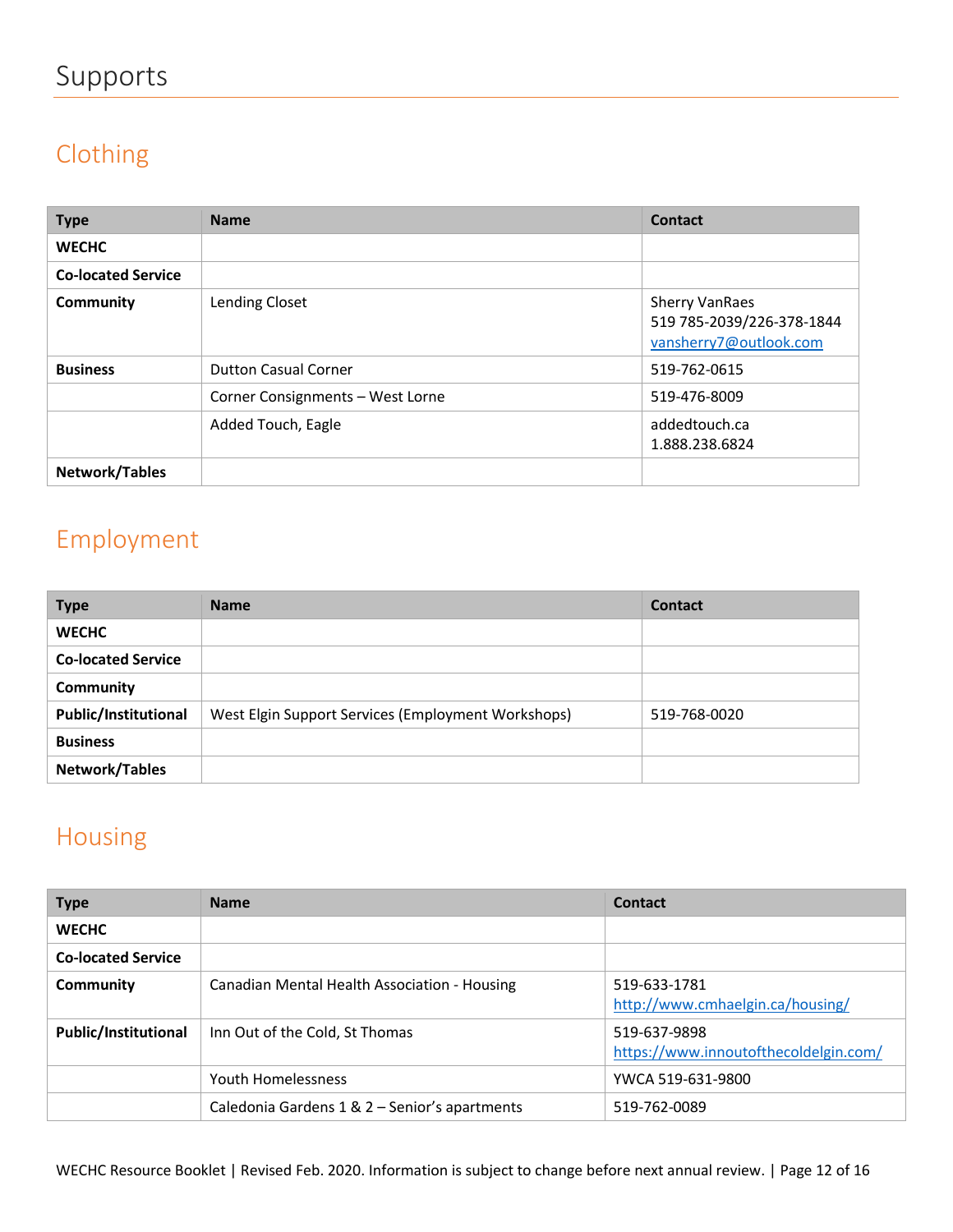| <b>Type</b>     | <b>Name</b>                                     | <b>Contact</b>                           |
|-----------------|-------------------------------------------------|------------------------------------------|
|                 | West Lorne Heritage Homes - Senior's apartments | 519-768-3474                             |
|                 | Elgin - St. Thomas Housing Corporation          | 519-631-9350                             |
|                 | <b>Ontario Aboriginal Housing Services</b>      | https://www.ontarioaboriginalhousing.ca/ |
| <b>Business</b> |                                                 |                                          |
| Network/Tables  |                                                 |                                          |

#### <span id="page-12-0"></span>Food

| <b>Type</b>                 | <b>Name</b>                                    | Contact                                   |
|-----------------------------|------------------------------------------------|-------------------------------------------|
| <b>WECHC</b>                | <b>WECHC Community Garden</b>                  | 519-785-1715 Ext. 2224                    |
|                             | Seniors Luncheons                              | Ext 2319                                  |
|                             | Meals On Wheels, Soups On                      | Ext 2210 or 2319                          |
| <b>Co-located Service</b>   | Good Food Box                                  | 519-768-1715 Ext 2224                     |
| Community                   | Lions Club Breakfast - Monthly                 | Diane Purcell 519 762-3341                |
| <b>Public/Institutional</b> | West Elgin Daffodil Auxiliary                  | 519-762-5757                              |
|                             | <b>Rodney Caring Cupboard</b>                  | 519-785-2026                              |
| <b>Business</b>             |                                                |                                           |
| Network/Tables              | <b>Ontario Student Nutrition Program Elgin</b> | <b>Charlotte McDonald</b><br>519-207-1040 |

### <span id="page-12-1"></span>Income Supports

| <b>Type</b>                 | <b>Name</b>                                  | <b>Contact</b>                                                                                |
|-----------------------------|----------------------------------------------|-----------------------------------------------------------------------------------------------|
| <b>WECHC</b>                |                                              |                                                                                               |
| <b>Co-located Service</b>   |                                              |                                                                                               |
| Community                   |                                              |                                                                                               |
| <b>Public/Institutional</b> | <b>Ontario Works</b>                         | 1-800-265-4362<br>519-631-9350                                                                |
|                             | <b>Ontario Disability Support</b><br>Program | 519-438-5111<br>https://mcss.gov.on.ca/en/mcss/programs/social/odsp/                          |
|                             | <b>CPP-Disability</b>                        | https://www.canada.ca/en/services/benefits/publicpensions/cpp/cpp-<br>disability-benefit.html |
| <b>Business</b>             |                                              |                                                                                               |
| Network/Tables              |                                              |                                                                                               |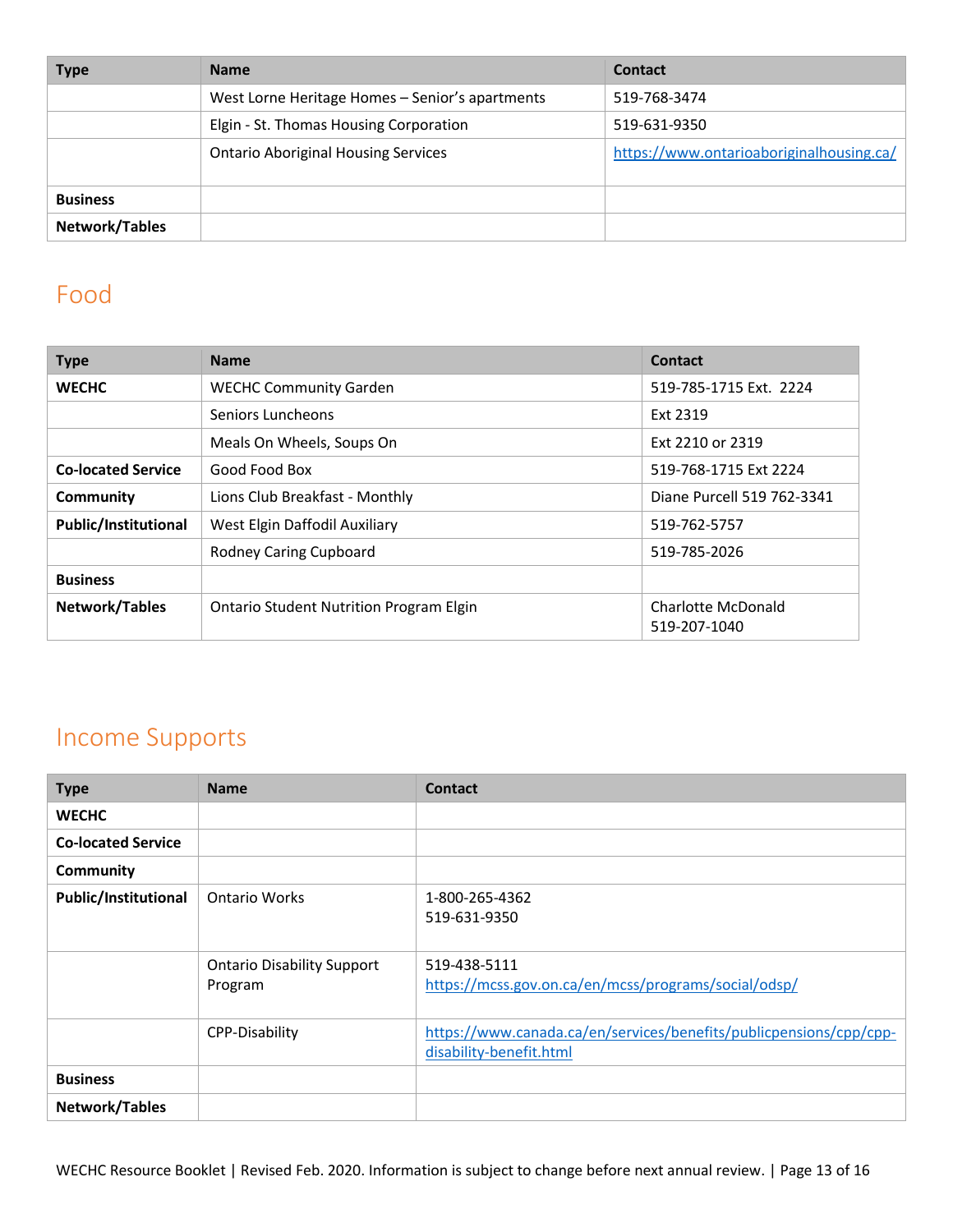# <span id="page-13-0"></span>Advocacy

 $\ddot{\phantom{0}}$ 

| <b>Type</b>                 | <b>Name</b>                                | <b>Contact</b>         |
|-----------------------------|--------------------------------------------|------------------------|
| <b>WECHC</b>                | Youth Advisory Committee                   | 519-768-1715 Ext. 2314 |
|                             | <b>System Navigation</b>                   | Ext. 2203              |
| <b>Co-located Service</b>   |                                            |                        |
| Community                   | <b>Dutton Dunwich Recreation Committee</b> | 519-762-2204           |
| <b>Public/Institutional</b> |                                            |                        |
| <b>Business</b>             |                                            |                        |
| Network/Tables              |                                            |                        |

### <span id="page-13-1"></span>**Outreach**

<span id="page-13-2"></span>

| <b>Type</b>                 | <b>Name</b>                                                                                                         | Contact                                                             |
|-----------------------------|---------------------------------------------------------------------------------------------------------------------|---------------------------------------------------------------------|
| <b>WECHC</b>                | Systems Navigation (assistance with referrals to programs,<br>services, community support, forms/applications, etc) | 519-768-1715 Ext. 2203                                              |
|                             | Assisted Living Program                                                                                             | Ext. 2316                                                           |
| <b>Co-located Service</b>   |                                                                                                                     |                                                                     |
| Community                   | Dutton & District Lions Club (Gift of Sight, Programs, Grants,<br>etc.)                                             | Diane Purcell 519 762-3341                                          |
|                             | Rodney Kiwanis Club (Community Assistance)                                                                          | Ron Downie 519 494-9524                                             |
|                             | Rodney Lions Club                                                                                                   | Corrie Monaghan<br>519 785-0879                                     |
| <b>Public/Institutional</b> | <b>Masonic Groups:</b><br>Cameron Lodge<br>West Elgin Lodge                                                         | 519-768-1798<br>Cameronlodge232@gmail.com<br>Westelgin386@gmail.com |
| <b>Business</b>             | Nourishing Hearts Wellness Care Farm (counselling, respite,<br>animal therapy)                                      | Julie Casey 519-859-1574                                            |
|                             | The Stable Grounds (First Responders with PTSI)                                                                     | 905-717-5921<br>https://www.thestablegrounds.com/                   |
| Network/Tables              | Service Canada Outreach Site - West Lorne Support Services<br><b>Building</b>                                       | 1-800-622-6232                                                      |
|                             | Informal Community Member (assistance with household<br>tasks)                                                      | Matt Smith 519-872-8263                                             |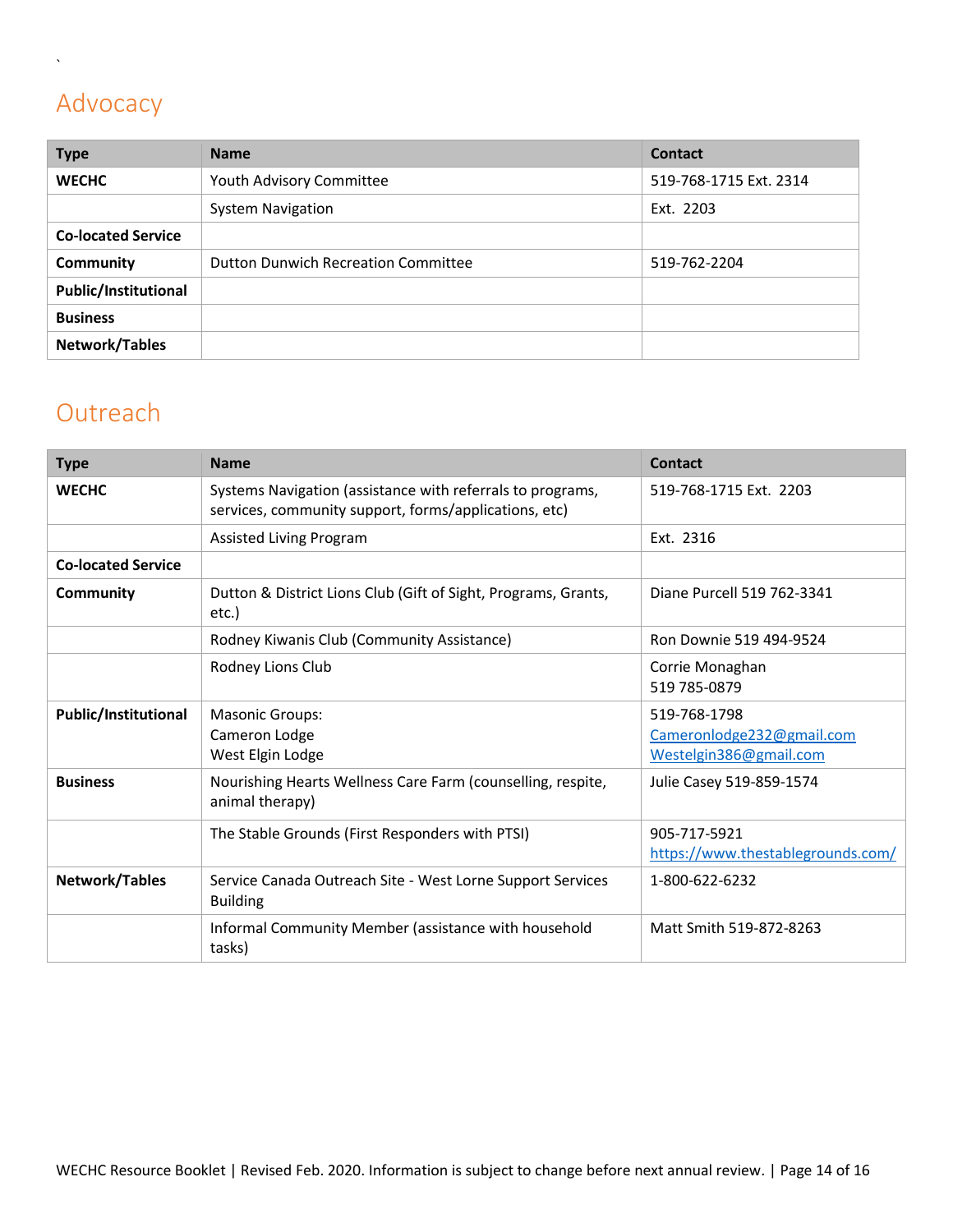#### <span id="page-14-0"></span>Activity & Meeting Space

| <b>Type</b>                 | <b>Name</b>                                           | <b>Contact</b>           |
|-----------------------------|-------------------------------------------------------|--------------------------|
| <b>WECHC</b>                | West Elgin Community Health Centre                    | 519-768-1715 Ext. 2236   |
| <b>Co-located Service</b>   |                                                       |                          |
| Community                   |                                                       |                          |
| <b>Public/Institutional</b> | West Elgin Support Services Building - Community Room | 519-768-0020             |
|                             | <b>Rodney Recreation Centre</b>                       | 519-785-0291             |
|                             | Dutton Community Centre and/or Wallacetown Hall       | 519-762-3209             |
|                             | <b>Eagle Community Centre</b>                         | Janet Given 519-768-2698 |
|                             | <b>Crinan Community Centre</b>                        | Catherine 519-768-2121   |
|                             | Heritage Homes Community Hub                          | 519-768-3474             |
|                             | Royal Canadian Legion (West Lorne) Branch 221         | 519-768-1890             |
| <b>Business</b>             | Elgin International Club                              | Lori Parker              |
|                             |                                                       | 519-476-5870             |
| Network/Tables              |                                                       |                          |

#### <span id="page-14-1"></span>Transit

| <b>Type</b>                 | <b>Name</b>                                                                                                       | Contact                           |
|-----------------------------|-------------------------------------------------------------------------------------------------------------------|-----------------------------------|
| <b>WECHC</b>                | WECHC Volunteer Drivers and/or Shuttle Service, West Elgin<br>Transportation Network (24-48 hour notice required) | 519-768-1715 Ext. 2210            |
| <b>Co-located Service</b>   |                                                                                                                   |                                   |
| Community                   | <b>Four Counties Transit</b>                                                                                      | 519-693-8604 or<br>1-800-724-3401 |
| <b>Public/Institutional</b> | Canadian Cancer Society - Wheels of Hope (72 hours' notice<br>required)                                           | 1-800-263-6750                    |
| <b>Business</b>             | West Elgin Designated Drivers and Cab Services                                                                    | 519-768-3333                      |
| Network/Tables              |                                                                                                                   |                                   |

### <span id="page-14-2"></span>Outdoor/green space

| <b>Type</b>               | <b>Name</b> | <b>Contact</b> |
|---------------------------|-------------|----------------|
| <b>WECHC</b>              |             |                |
| <b>Co-located Service</b> |             |                |
| Community                 |             |                |